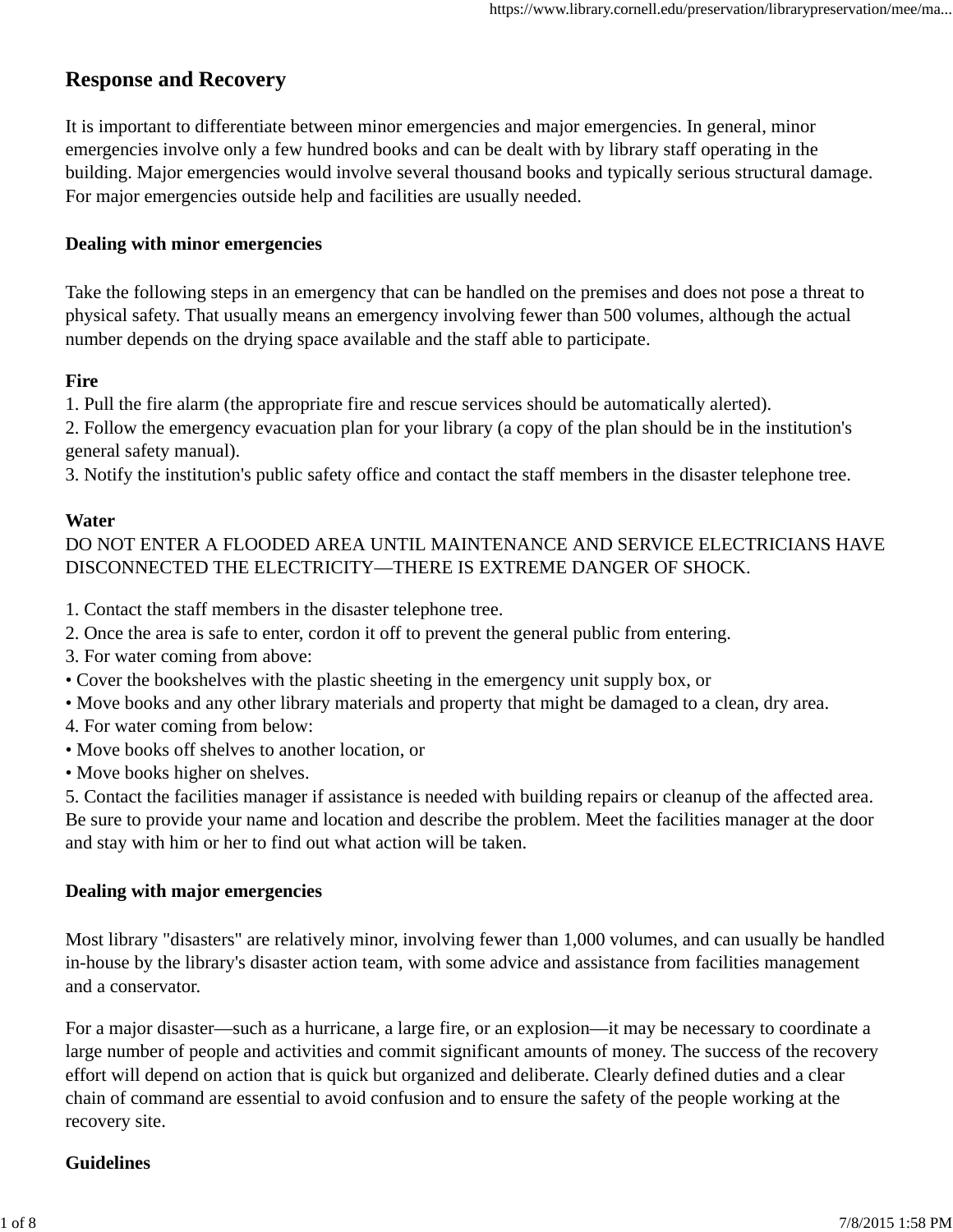The following guidelines are designed to expedite the organization of the disaster action team. They also summarize technical information the team may need to plan and carry out the initial recovery operation. Since by far the most common library disasters involve water, the guidelines give special emphasis to salvaging wet material.

#### **Checklist of immediate steps**

The following description of salvage and recovery assumes that appropriate action has been taken to protect the safety of staff and patrons, as detailed in the institution's general safety manual.

- Alert appropriate staff members listed in the disaster telephone tree and name a meeting place.
- Make sure the emergency coordinator contacts disaster action team leaders.

• Contact the appropriate institutional offices of risk management and insurance and coordinate with emergency services to determine when and where it is safe to enter the building.

• Contain damage (for example, spread plastic sheeting over shelves).

• Reduce relative humidity and ensure good air circulation to control **mold** growth, keep air conditioning on if possible, and use fans and open windows to keep air circulating. Bring large commercial dehumidifiers into the facility if needed. Monitor temperature and relative humidity throughout the recovery process.

• Assess the nature and extent of the damage, and take photographs to document the damage.

• Identify a disaster command post, with telephones, desks, and supplies needed for directing the recovery effort.

- Take the time to make recovery plans; do not start removing material until a general plan of action is made.
- But make decisions and take action quickly: mold can start growing on wet material within 48 hours.

#### **Plan for packing and removing materials**

Care and organization at the removal stage can make the whole process of salvage and rehabilitation more efficient and less costly.

### **Organization**

Identify and secure before any packing activities begin:

- Place to which materials will be moved (**air drying** location, freezer, storage).
- Packing area, with room to sort and pack materials.
- Loading area, accessible to vehicles bringing supplies and removing packed boxes.
- Route by which materials will be removed from the building.
- Means for moving packed **boxes**. Elevators may not be functioning, and electricity may be a problem. Consider pulleys, conveyor belts, and cranes.
- Rest area for workers, with refreshments and, if necessary, portable toilets.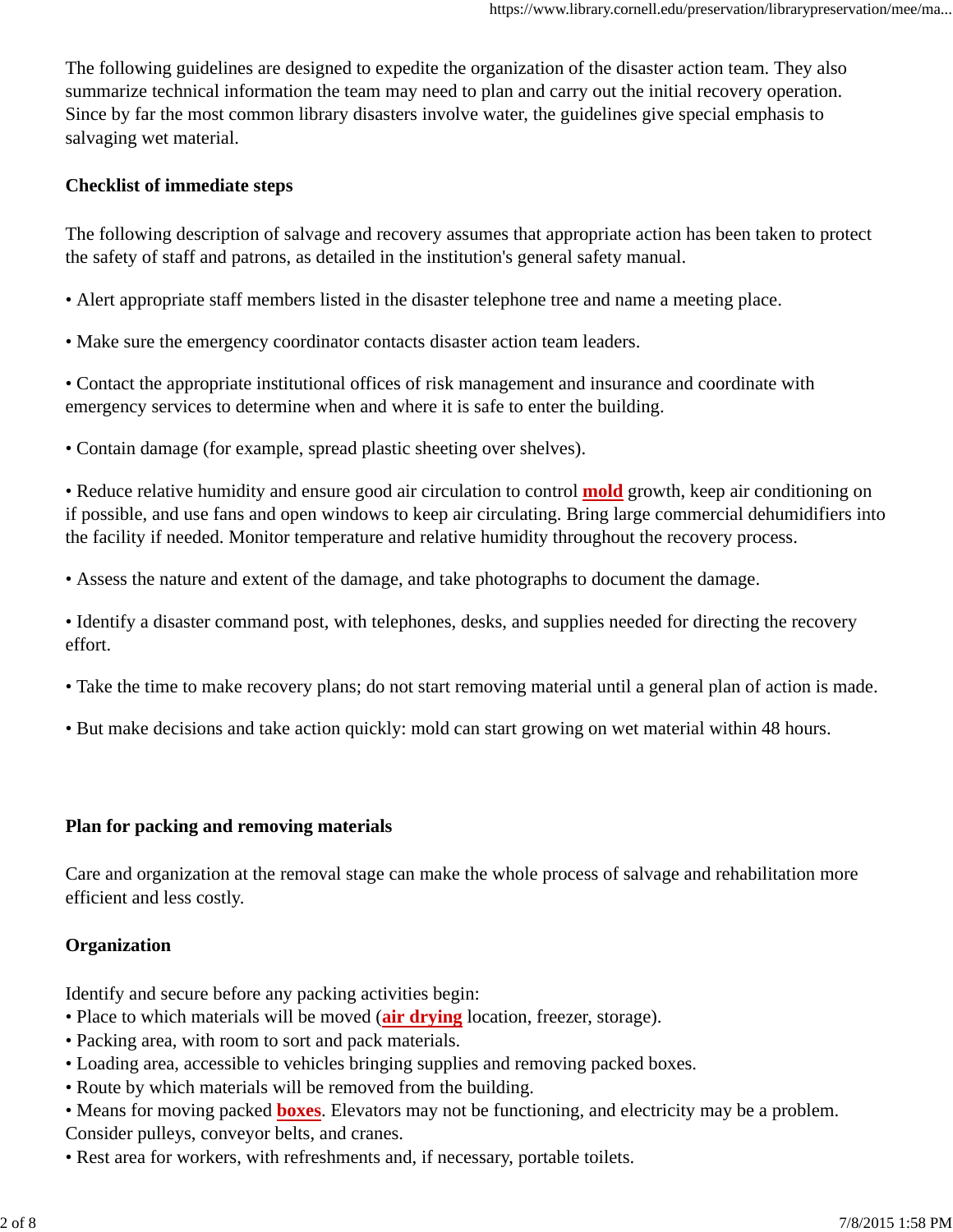• Transportation to freezer or freeze-dryer.

### **Workers**

Salvage and recovery work can be dirty, exacting, and arduous. Supervisors should plan rest periods and refreshments about every hour and a half and bring on relief shifts as needed. Supervisors should have received training and should generally be members of the disaster action team.

- Identify library staff members who may have some experience and training in recovery.
- Consider other staff members who may be willing to assist with salvage.
- Appoint suitable temporary employees if necessary.

• Use volunteers for some of the recovery work (you may want to limit their involvement to nonrare materials).

#### **Equipment**

Under a well-organized disaster recovery plan, the following equipment should be either readily available or locally accessible.

- Plastic crates or cardboard boxes.
- Waxed paper or freezer wrap.

• Tags, paper, clipboards, and waterproof marking pens for labeling boxes and recording their contents and location.

- Protective clothing (aprons, hard hats, rubber boots, rubber gloves, respirators).
- Fans, lighting, dehumidifiers, and electric generators as necessary.
- Book trucks and hand trucks to help move boxes.

#### **Sorting and packing**

Following an initial strategy meeting with the disaster recovery director, the emergency coordinator organizes the workers into teams of three or four people and assigns the following tasks:

1. Bring, prepare, and assemble packing materials (boxes, cut waxed paper).

2. Remove and pack damaged material. During packing, sort the material (and label boxes) with advice from the library specialist and disaster recovery director:

- For air drying
- For freezing
- For special processing
- For direct return to shelves, when conditions permit
- For discard

3. Label boxes and record a summary of what is being removed. Identify packed boxes by call number or by range of call numbers, make a chart of the shelves and code the boxes to that chart, or pack the boxes in shelf order and number the boxes sequentially.

4. Move crates and boxes to the loading point and load trucks.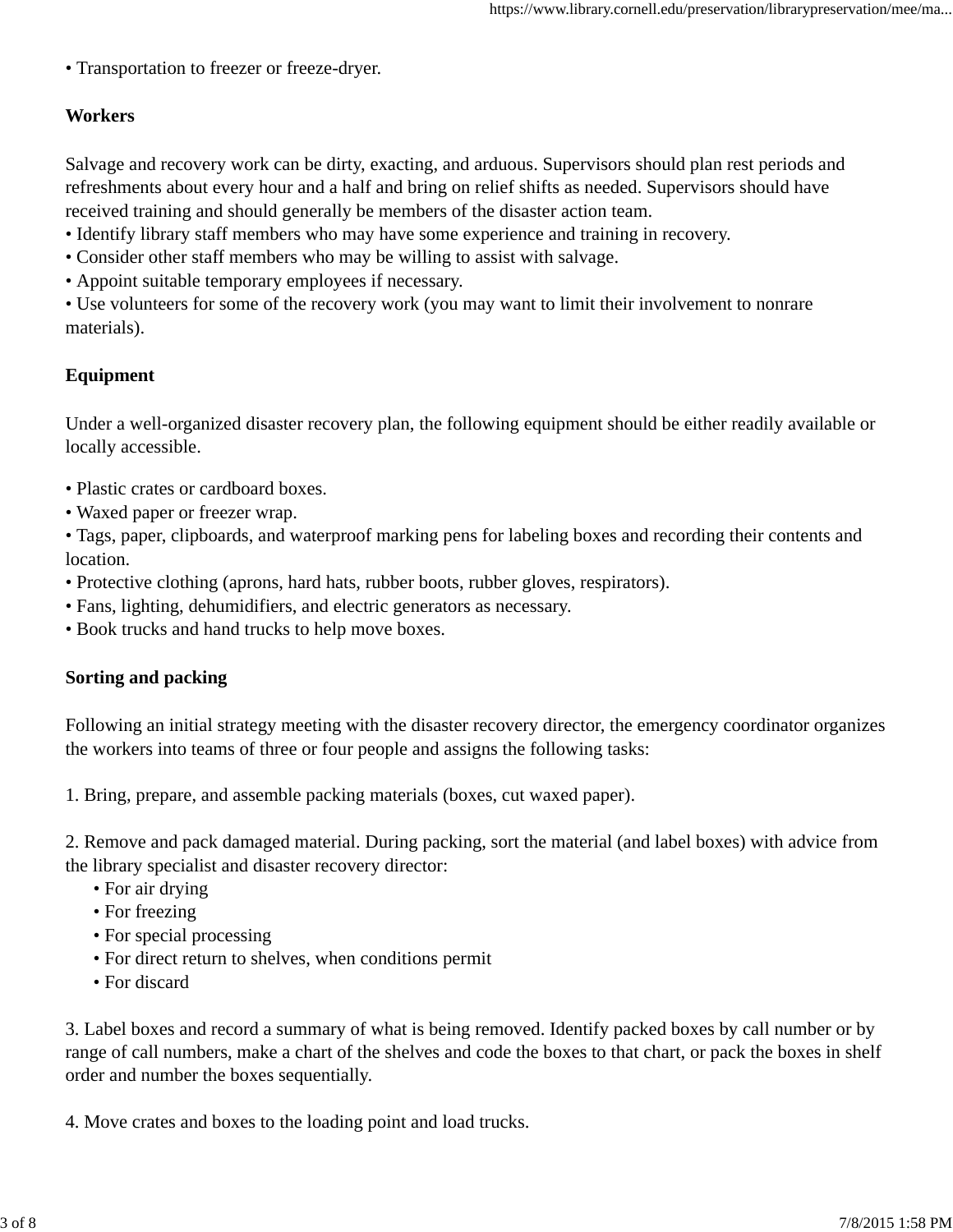### **Priorities**

The library specialist or curator must decide issues of collection priorities, while the disaster recovery director and the emergency coordinator decide issues of conservation priorities.

- Consult the library's salvage priority checklist in organizing the order of removal.
- Discard easily replaceable materials unless damage is minimal.
- Assign a low priority to material with a low chance of recovery (books or periodicals on **coated paper** that has already dried, with irretrievably adhered pages).
- Start in the areas closest to the point of access and work back.
- Clear aisles and passageways first. Use a human chain to pass items out separately to a packing area. When the aisles are clear, bring the packing crates to the shelves.
- Remove the wettest books first. If water has come from above, start with the top shelves; if from below, start with the bottom shelves.
- If the packing and removal will take more than 10 hours, loosen tightly packed shelves or boxes so that the books and paper do not jam as they swell. Otherwise, leave material packed together on shelves or in record boxes where it will present less surface area for mold growth.
- Keep in mind that books submerged in water are likely to be in less danger than books that are wet but no longer submerged. Submerged books will remain more stable and be less vulnerable to mold attack than wet materials exposed to oxygen.

### **Washing off mud and dirt**

Mud and dirt should be washed from library materials only under the direction of a trained conservation specialist. Skip the washing step if time or staff are short; the first priority is to remove the collection from further danger or from conditions that would promote mold growth.

If time and staff permit, some mud or dirt can be removed from water-damaged materials as they are assembled for packing. Once the mud and dirt dry, they will be difficult to remove. Set up an area with a source of clean running water, drainage, and a succession of nonrusting containers (such as plastic garbage cans) in which to rinse the material.

#### **Handling wet materials**

Derived from Betty Walsh, Western Association for Art Conservation Newsletter (May 1988)

Great care must be taken in handling wet library and archive materials. All materials are very fragile, including their **protective enclosures**. When wet, paper retains less than 10 percent of its tensile strength. If the original protective enclosures have disintegrated, replace them with new enclosures. Do not unpack structurally sound containers (although they may be reinforced by putting them in plastic crates). Fill cartons and crates three-quarters full with wet materials. Keep identification labels with objects. (Do not mark wet paper, but picture frames and reels can be marked with a grease pencil.) To prevent further damage, do not stack materials in piles or on the floor.

#### **Paper**

- Sheets of paper in folders. Do not try to separate the sheets, but interleave the folders every two inches with freezer paper and pack in boxes for freezing.
- Watercolors, maps, and manuscripts with soluble media. Do not blot the surface. Quickly freeze or air dry.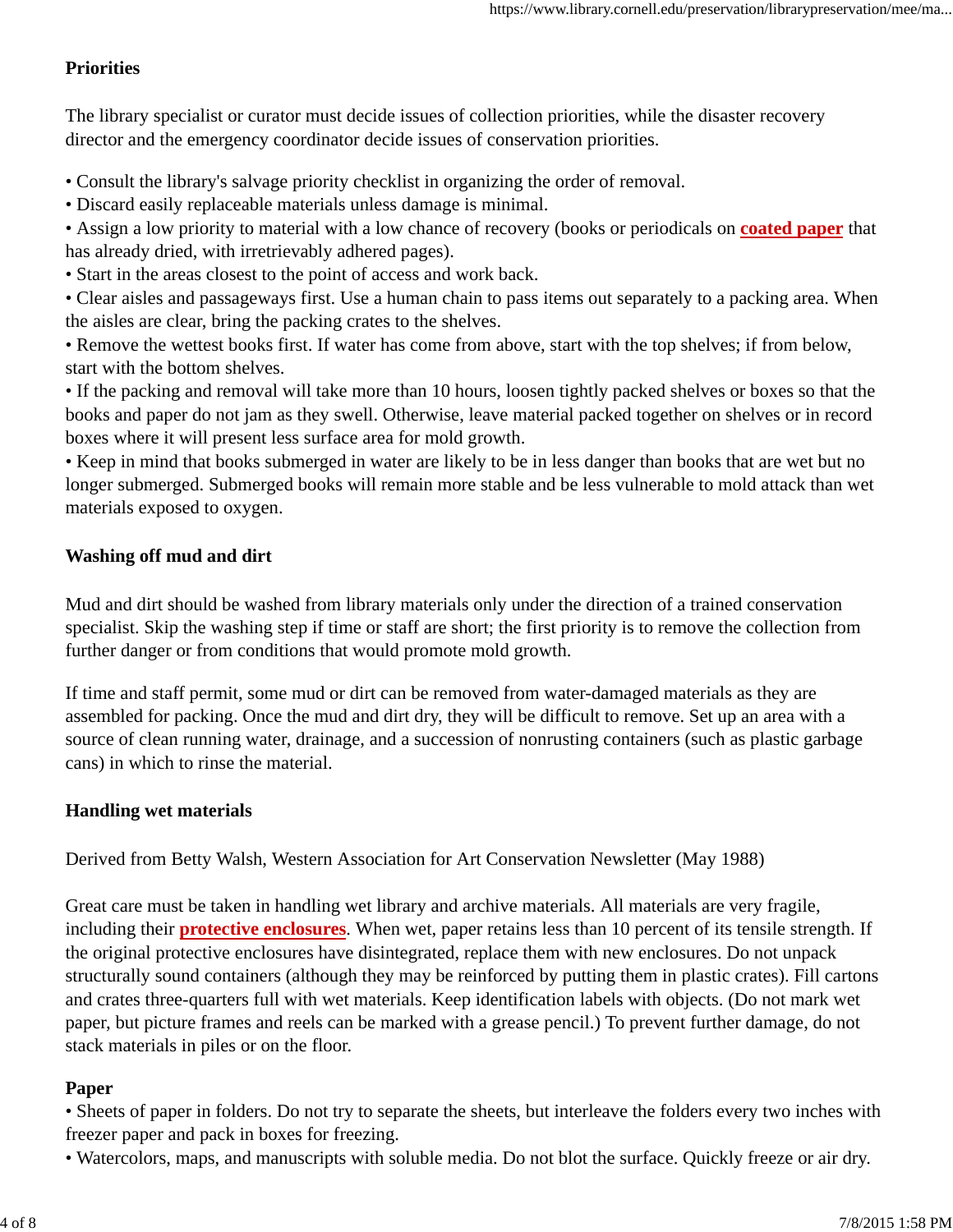- Coated papers. Keep wet by packing in boxes lined with garbage bags, then freeze.
- Framed prints and drawings. If time and space permit, remove from frames and pack as for single sheets.

• Maps, plans, oversize prints, and manuscripts. Sponge standing water out of map drawers. Remove the drawers from the cabinet and ship and freeze them stacked, with 1 x 2 inch strips of wood between each pair of drawers. Pack loose, flat maps in bread trays, flat boxes, or plywood sheets covered in polyethylene. Bundle rolled maps very loosely to go in small numbers to the freezer, unless facilities are available for conservators to unroll them.

#### **Books**

Do not open or close wet books or remove wet book covers. If a book is stained with mud or dirt, wash the book before freezing. Do not wash open books and those with water soluble media. Wash closed books in tubs of cold running water and dab away (do not rub) mud with a sponge. Time and facilities may limit this treatment.

Lay a sheet of freezer paper around the cover and pack the book **spine** down in a milk crate or cardboard carton.

A good technique is to set the box on end and lay the books next to each other in the box, then tip the box onto its base when full.



Leather, parchment, and vellum bindings are an immediate priority because they become distorted and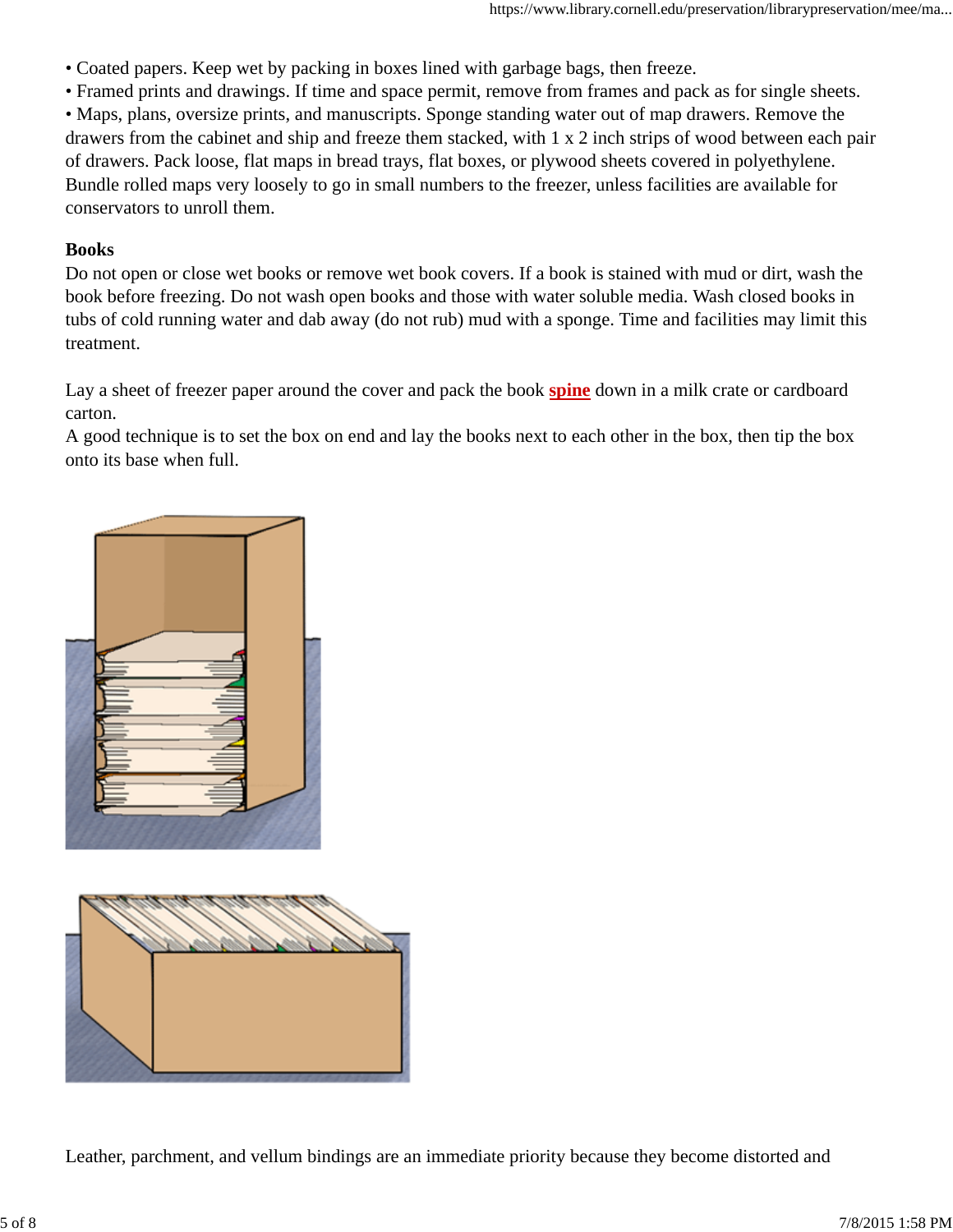disintegrate in water. Books with coated papers should be kept wet by packing them inside boxes lined with garbage bags, then freezing them.

### **Paintings**

Drain the excess water off each painting and take it to a work area for immediate drying. Transport the painting horizontally if you can. If not, carry the painting facing toward you, holding the sides of the frame with the palms of your hands. Large paintings should be carried by two people. Remove and treat paintings in the following order: first, the most highly valued; second, the least damaged; third, the slightly damaged, and fourth, the severely damaged.

### **Floppy diskettes**

If the diskettes are wet, pack them upright in containers of cold distilled water. Make arrangements to air dry them.

### **Sound and video recordings**

• *Phonodiscs*. If the storage boxes are badly damaged, transfer the discs, up to five at a time, to milk crates. Pad the bottoms of the crates with ethafoam and interleave every 25 records with ethafoam to absorb shocks. Always support the discs vertically and hold the discs by their edges. Avoid shocks and jolts during transport. • *Sound and videotapes*. Pack the tapes vertically into egg crates or cardboard cartons. Do not put excessive weight on the sides of the reels or cassettes.

### **Photographic materials**

Salvage without delay these historical photographs:

• *Wet collodion photographs* (ambrotypes, tintypes, pannotypes, and wet collodion glass negatives). Salvage first and air dry immediately. Both immersion and freezing will destroy the emulsion.

• *Daguerreotypes*. Salvage and air dry.

• *Nitrates with softening emulsions*. Freeze immediately and make arrangements to freeze dry. Emulsions are water soluble and could be lost.

Other photographs should be kept wet in containers of fresh cold water until they are either air dried or frozen. If allowed to partially dry, they will stick together. Pack them in plastic garbage pails or in garbage bags inside boxes. Keep to a minimum the immersion time until treatment or freezing.

• *Prints, negatives, and transparencies*. Salvage color photographs first, then prints, then black and white negatives and transparencies. If facilities and personnel are available, air dry. If not, pack and freeze.

## **Motion pictures**

Open the film can, fill it with water, and replace the lid. Pack the film cans in plastic pails or cardboard cartons lined with garbage bags. Ship them to a film processor for rewashing and drying.

## **Microforms**

• *Microforms in rolls*. Do not remove the films from their boxes. Hold the cardboard boxes (and their labels) together with rubber bands. Fill the boxes with water, then wrap five boxes of film into a block with plastic wrap. Pack the blocks into a heavy duty cardboard box lined with three garbage bags. Label as wet film and ship to a microfilm processor. Alternatively, treat as for motion picture film by submerging the microfilm in plastic pails with water, ensuring that the pails have tightly fitting lids.

- *Aperture cards*. Pack and freeze.
- *Microfilm* strips in jackets. Pack and freeze.
- *Diazo microfiche*. Pack, freeze, and make arrangements to air dry.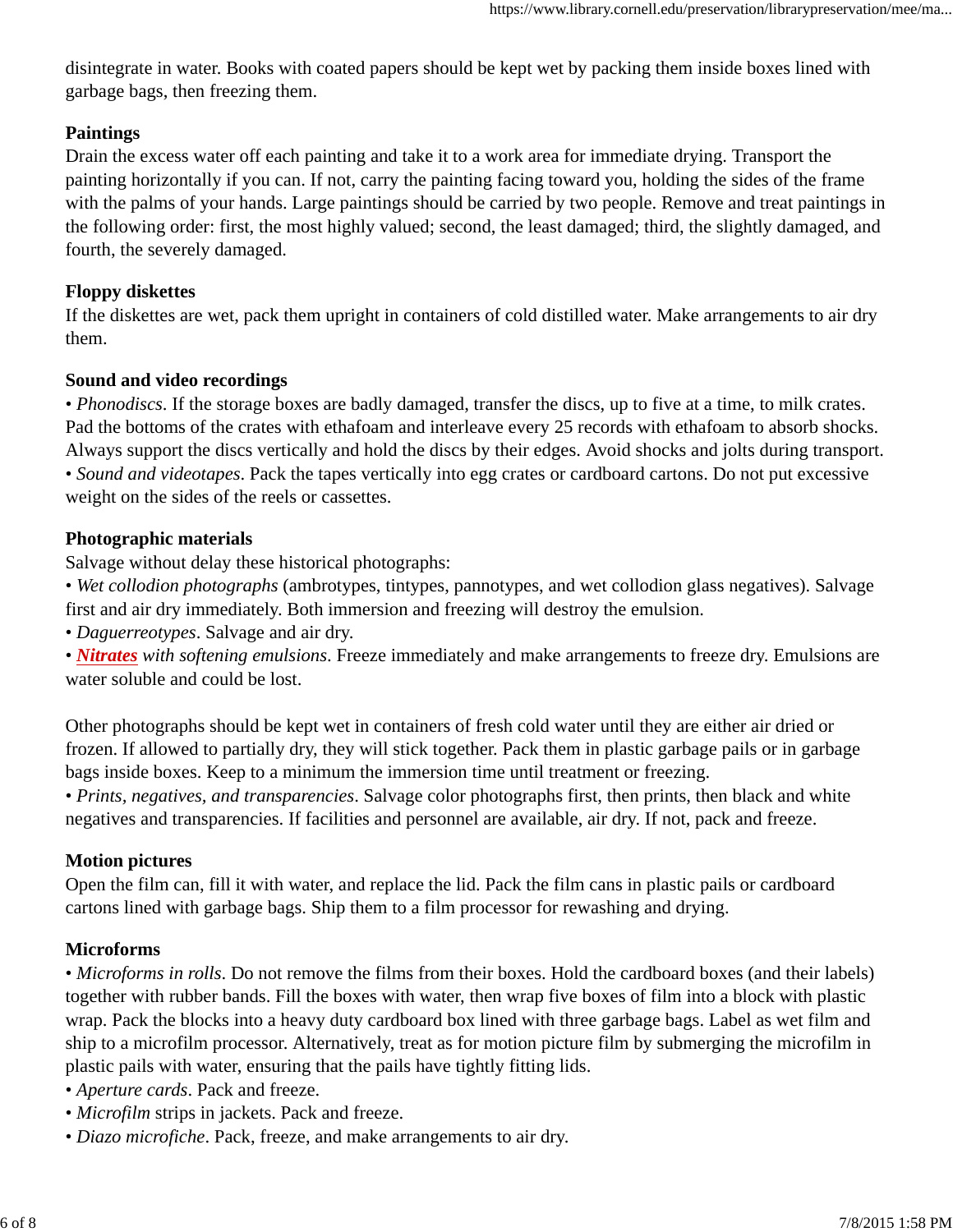### **Parchment and vellum**

Separate parchment and vellum from other documents, pack in crates or flat boxes, and freeze

#### **Recovery Methods for Other Media**

#### **Magnetic media**

Consider all forms of magnetic media unsalvageable except possibly floppy diskettes. Routine backups give the best probability of saving data on magnetic media. *Never store the backups in the same location as the originals or they may be destroyed by the same disaster. Back up software programs as well as data disks*.

Diskettes should be removed from their jackets, washed, and dried. Cut the edge of the jacket with nonmagnetic scissors and remove the diskette with gloved hands. Wash the diskette in several water baths (photo trays) of distilled water and dry it with a lint-free towel. When the crisis is over, insert the diskette into a new jacket (cannibalized from a new diskette) and copy it using a disk drive. Clean the drive heads frequently as you copy diskettes.

#### **Paintings**

Ideally, paintings should be treated by a conservator. But as a first step, set up tables padded with blotters and covered with plastic.

Separate the merely wet paintings from those showing structural damage. Signs of structural damage include tears in the canvas and flaking, lifting, and dissolving of paint and ground layers. Put the structurally damaged paintings on the tables to dry, face up in a horizontal position.

To dry a structurally sound painting, put several more layers of blotter on a table, followed by a layer of tissue paper. Remove the painting from its frame but not its stretcher. Lay it face down on the surface, making sure that the tissue is not wrinkled. Cut blotters to the inside dimensions of the stretcher frame. Cut a sheet of plywood or thick masonite to the same dimensions, or smaller to fit inside the stretcher keys. Cover the back of the canvas with a blotter (if the canvas is large and more than one blotter is needed, butt the blotters end to end), then the board, and finally weights. Change the blotter until the canvas is dry. If the tissue on the front has any tendency to stick to the paint, leave it in place.

#### **Sound and video recordings**

*• Phonodiscs.* Remove the discs from their sleeves and jackets. If labels have separated, mark the center of the disc with a grease pencil and keep track of the label. Jackets, sleeves, and labels may be dried like other paper materials. If dirt has been deposited on the discs, they may be washed in a 10 percent solution of Kodak Photo Flo in distilled water. Air dry the discs on supports that permit free circulation of air.

*• Reel-to-reel tapes.* If the exterior of the tape is dirty, wash the tape (still on its reel) with lukewarm water. Support the tape vertically and air dry it, or air dry by laying it on sheets of newsprint spread over tables covered with plastic. The box can be air dried as well. If the reels are still dirty, remove the tape and wash the reel with detergent and water. (Alternatively, replace the reel.) Return the tape to its original box after the box has dried. Replace the box if badly damaged.

- *Videocassettes.* Dismantle the cassette and dry as for reel-to-reel tapes.
- *Audiocassettes.* If there are no master copies, dismantle the cassette and air dry the tape as above. Re-record the tape after drying. It is difficult to determine the condition of sealed cassettes. Copy them in any case.

#### **Photographic materials**

*• Wet collodion photographs* and *daguerreotypes.* Among photographic materials, the first priority is to dry